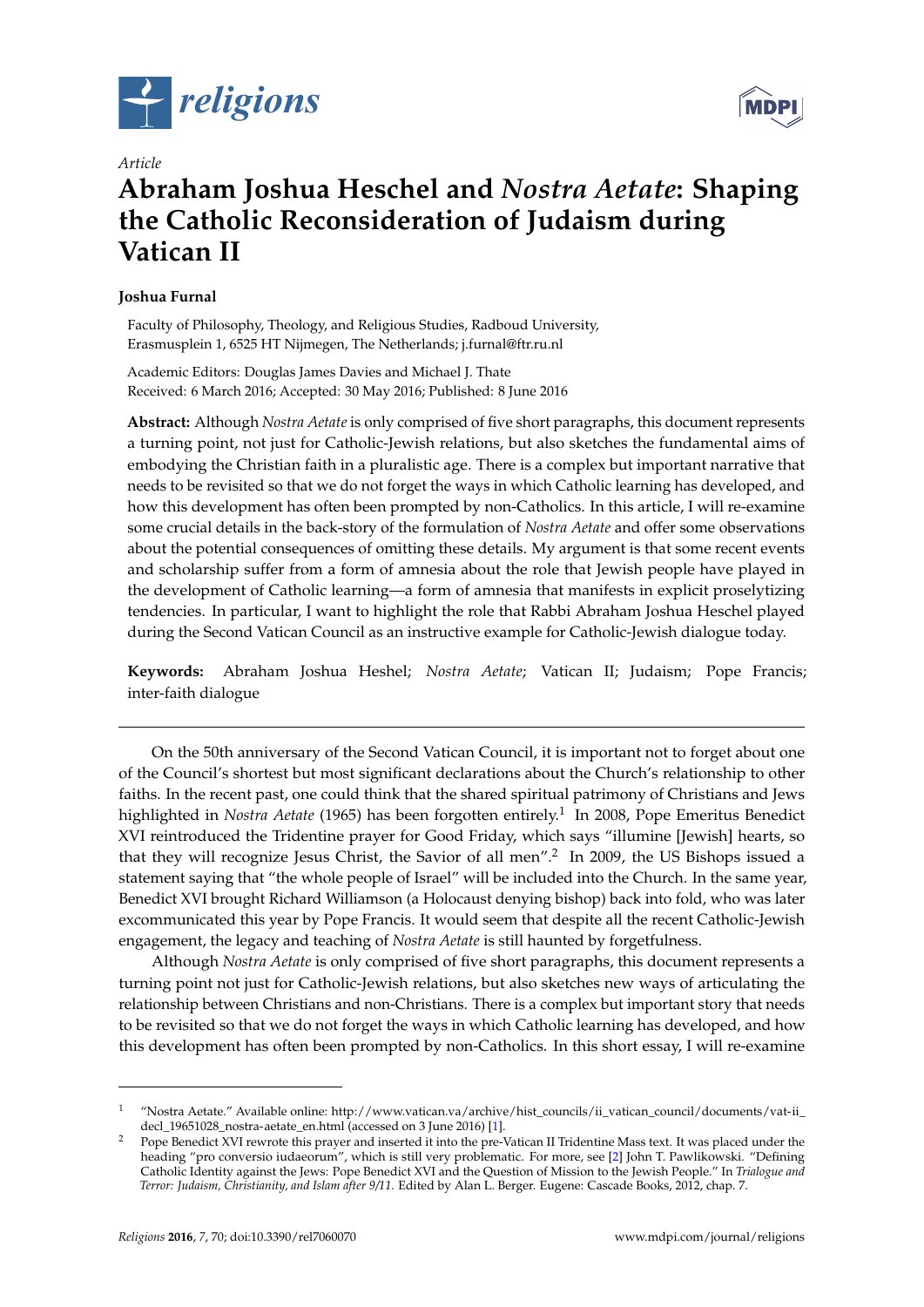some crucial details in the back-story of the formulation of *Nostra Aetate* and offer some observations about the potential consequences of omitting these details. My argument is that some recent events and scholarship suffer from a form of amnesia about the role that Jewish people have played in the development of Catholic learning—a form of amnesia that manifests in explicit proselytizing tendencies. In particular, I want to highlight the role that Rabbi Abraham Joshua Heschel played during the Second Vatican Council as an instructive example for Jewish-Catholic dialogue today. Prior to the Second Vatican Council, Abraham Heschel had a long history of collaboration between Jews and Catholics and other Christians in France, Central Europe, Great Britain and the United States. It was not something that Heschel decided to begin once the Council was underway. Therefore, the inter-continental and inter-faith story behind the formation of its sentences is dramatic and, for Catholics especially, worth remembering—especially in light of recent reforms by Pope Francis.<sup>3</sup>

### **1. The Contested Legacy of** *Nostra Aetate*

Indirectly set in motion by Pope John XXIII, *Nostra Aetate* was the first official document that recognized the search for meaning, holiness, and truth among the various religions of the world.<sup>4</sup> From a Jewish perspective, *Nostra Aetate* was seen as revolutionary because it repudiated the centuries-long oppression of Jewish people by Church Councils.<sup>5</sup> In fact, this document was the first time that anti-Semitism was condemned by a Council, and the Jewish people were acknowledged uniquely as God's chosen people. Today, this may seem like an uncontroversial declaration. Yet, as John Connelly has shown, a re-examination of the history of the Roman Catholic Church during this era reveals that this position was hardly uncontroversial.<sup>6</sup> After establishing the "Kingdom of Christ" heralded in *Quas Primas* (1925) by signing the Lateran Treaty with Mussolini in 1929, no mention is made of the Jews or a disavowal of anti-Semitism in Pope Pius XI's encyclical *Non abbiamo bisogno* (1931) [\[9\]](#page-10-2):

In everything that We have said up to the present, We have not said that We wished to condemn the [Fascist] party as such. Our aim has been to point out and to condemn all those things in the programme and in the activities of the party which have been found to be contrary to Catholic doctrine and Catholic practice, and therefore irreconcilable with the Catholic name and profession. And in doing this We have fulfilled a precise duty of Our episcopal ministry towards Our dear sons who are members of the party, so that their conscience may be at peace ([1931], n. 62).<sup>7</sup>

Yet after signing the concordat with Hitler, Pius XI says in *Mit brennender Sorge* (1937) [\[10\]](#page-10-3) that:

Whoever exalts race, or the people, or the State, or a particular form of State, or the depositories of power, or any other fundamental value of the human community—however

<sup>3</sup> For more on Heschel's interfaith relations after World War II and his influence on Pope Francis, see [\[3–](#page-10-4)[5\]](#page-10-5). Harold Kasimow. *Interfaith Activism: Abraham Joshua Heschel and Religious Diversity*. Eugene: Wipf and Stock, 2015, esp. chap. 8. See also, Harold Kasimow, and Byron L. Sherwin, eds. *No Religion Is an Island: Abraham Joshua Heschel and Interreligious Dialogue*. Maryknoll: Orbis, 1991. Also see, Michael Signer's essay "Body and Soul: Interreligious Dialogue" in *Abraham Joshua Heschel: Philosophy, Theology and Interreligious Dialogue*. Edited by Stanislaw Krajewski and Adam Lipszyc. Wiesbaden: Harrassowitz, 2009, pp. 181–87.

<sup>4</sup> Although Pope John XXIII did not request that a document be created, he did establish the Secretariat for Promoting Christian Unity and appointed Cardinal Augustin Bea to be president a few days before the meeting with Jules Isaac. The pope asked Isaac to discuss his memorandum with Bea. Only later was it decided that Bea would facilitate reflection on the relations between the Church and the Jewish people in the Council. It was out of this process that a document would be developed. For more on the relation between the AJC, Bea, and Heschel, see [\[6\]](#page-10-6) Reuven Kimelman. "Rabbis Joseph B. Soloveitchik and Abraham Joshua Heschel on Jewish-Christian Relations." *Modern Judaism* 24 (2004): 251–71.

<sup>5</sup> Consider the anti-Jewish legislation in the Councils of Vannes, Epaone, Orleans, Lateran IV, and Florence discussed and defended at length in [\[7\]](#page-10-7) Gavin D'Costa. *Vatican II: Catholic Doctrines on Jews and Muslims*. Oxford: Oxford University Press, 2014, chap. 3.

<sup>6</sup> For more see [\[8\]](#page-10-8) John Connelly. *From Enemy to Brother: The Revolution in Catholic Teaching on the Jews (1933–1965)*. Cambridge: Harvard University Press, 2012.

<sup>7</sup> "Non abbiamo bisogno." Available online: [http://w2.vatican.va/content/pius-xi/en/encyclicals/documents/hf\\_p-xi\\_](http://w2.vatican.va/content/pius-xi/en/encyclicals/documents/hf_p-xi_enc_29061931_non-abbiamo-bisogno.html) [enc\\_29061931\\_non-abbiamo-bisogno.html](http://w2.vatican.va/content/pius-xi/en/encyclicals/documents/hf_p-xi_enc_29061931_non-abbiamo-bisogno.html) (accessed on 3 June 2016) [\[9\]](#page-10-2).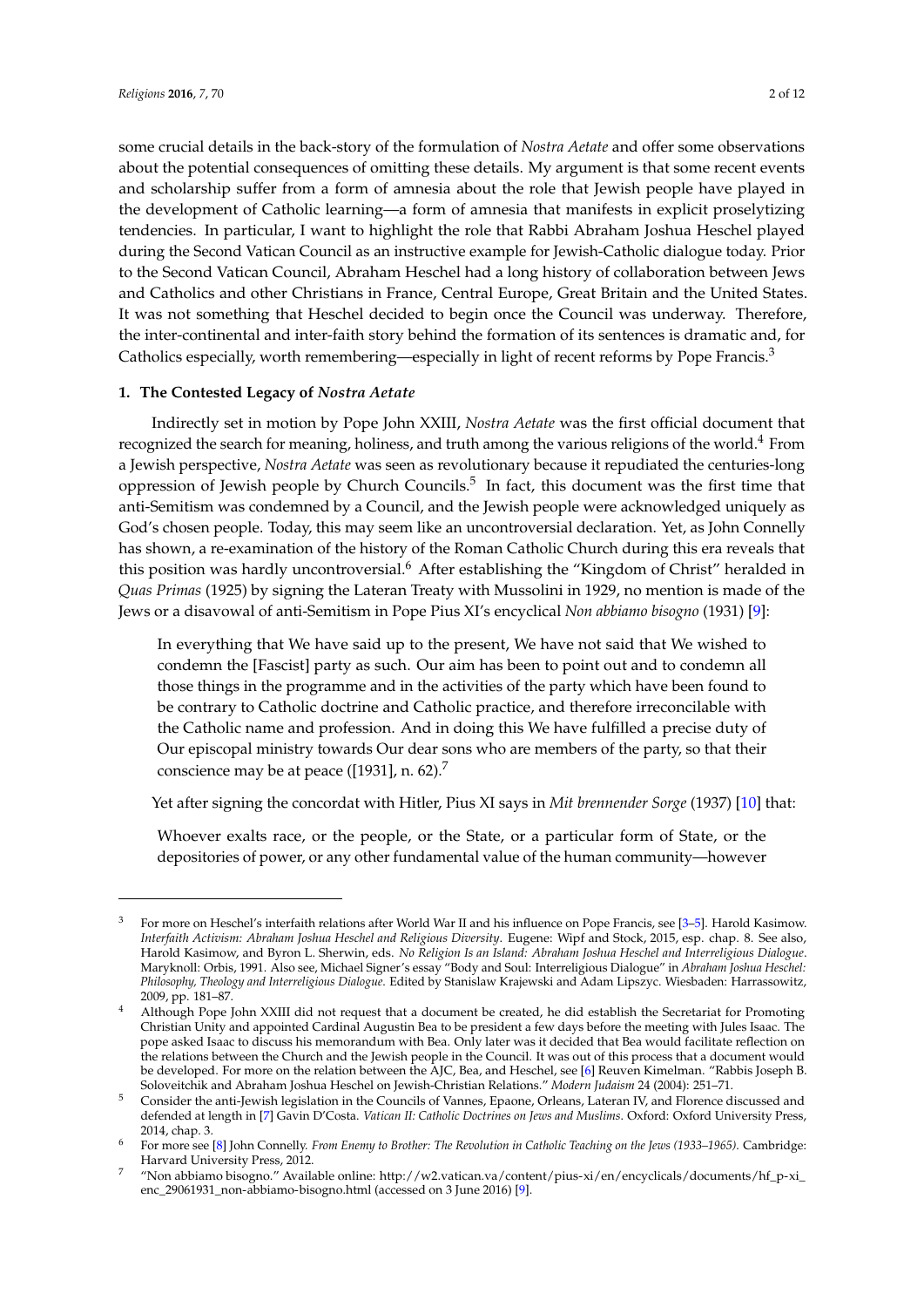necessary and honorable be their function in worldly things—whoever raises these notions above their standard value and divinizes them to an idolatrous level, distorts and perverts an order of the world planned and created by God; he is far from the true faith in God and from the concept of life which that faith upholds ([1937], n. 8). $8$ 

Nevertheless, prior to *Nostra Aetate*, a rejection of anti-Semitism had not been made official teaching of the Church by a Council. The extensive commentary on the formulation of *Nostra Aetate* was written by Johannes Oesterreicher (who was himself a Jewish convert to Catholicism).<sup>9</sup> The story that Oesterreicher tells can give the false impression that this document had always been motivated *solely* by Catholic concerns and the heroes in this story were nearly *all* eventually members of sub-committees in the Roman Curia.<sup>10</sup> To a certain extent, there are some Catholics that deserve honorable mention despite the effects of the tumultuous history of Catholicism during the 1930s. For instance, it is heartening to learn that when he was the Vatican diplomat to Istanbul, Giuseppe Roncalli forged baptismal documents for Jews in Turkey to escape Nazi extermination camps.<sup>11</sup> After the War in 1959, as Pope John XXIII, he removed the anti-Jewish language from the Good Friday liturgy (*perfidia Iudaica*). One year later, John XXIII set up the possibility for an official document on Catholic-Jewish relations to be formulated, appointing Cardinal Augustin Bea to oversee the Secretariat for Christian Unity and charging him to draft the document. Bea was a renowned Hebrew Bible scholar, the rector of the *Biblicum*, and the confessor of Pope Pius XII. However, we need to attend to Bea's efforts during this time period to break out of the Curia's insular mindset because it often involved relying upon Jewish scholars, and especially Rabbi Heschel.

By 1960, Jewish concerns had already been brought to the attention of the Pope regarding false statements about Israel, the collective guilt of the Jews, and the punishment of Jews for the crucifixion of Jesus.<sup>12</sup> For instance, the French historian Jules Isaac gave the Pope an extract of The Tridentine Catechism (1566) which emphasized the guilt of *all sinners* as the cause of the crucifixion of Jesus—indicating that this is the view that needs to be recovered in public discourse because the charge of *deicide* (God-killers) has been used as justification for the murder of the Jewish people.

In response to Jewish efforts, there was a consensus emerging in Rome that "the Jews" were *not* responsible for the death of Jesus, yet there was still the assertion that Christians were the true heirs of Abraham (Gal 6:16), and there remained the eschatological hope of a Jewish conversion to Christianity (Rom 11:15, 25).<sup>13</sup> This proselytizing position gets threaded through Oesterreicher's commentary on how the Council itself treated such issues even though there were others that altered this position in slightly different ways.<sup>14</sup> The competing positions emerged through four drafts of the document and a comparison of them reveals how the Council Fathers went back-and-forth on this issue. The explicit proselytizing tendencies of the early draft of *Nostra Aetate* is often overlooked, especially since

<sup>8</sup> "Mit brennender Sorge." Available online: [http://w2.vatican.va/content/pius-xi/en/encyclicals/documents/hf\\_p-xi\\_enc\\_](http://w2.vatican.va/content/pius-xi/en/encyclicals/documents/hf_p-xi_enc_14031937_mit-brennender-sorge.html) [14031937\\_mit-brennender-sorge.html](http://w2.vatican.va/content/pius-xi/en/encyclicals/documents/hf_p-xi_enc_14031937_mit-brennender-sorge.html) (accessed on 3 June 2016) [\[10\]](#page-10-3).

<sup>9</sup> [\[11\]](#page-10-9) John Oesterreicher. "Declaration on the Relationship of the Church to Non-Christian Religions." *Commentary on the Documents of Vatican II* 3 (1967): 1–136.

<sup>10</sup> Although Oesterreicher focuses on the hierarchy and other Roman Catholic clergy members in his *Commentary*, he does briefly mention the contribution of Jews and Protestants. However, he does not give them the proper attention that they deserve.

<sup>11</sup> [\[12\]](#page-10-10) Massimo Faggioli. *John XXIII: Medicine of Mercy*. Collegeville: Liturgical Press, 2014, chap. 4.

<sup>12</sup> (Oesterreicher 1967: 2).

<sup>13</sup> This is the position presented on 24 April 1960 in a petition signed by the Jesuit professors at the *Biblicum* to urge the Council to address "the problem of the people of Israel" when the Council addresses ecumenical matters (Oesterreicher 1967: 8–9) [\[11\]](#page-10-9).

<sup>14</sup> For instance in 1961, Gregory Baum presents a revision at a meeting in Ariccia Italy on 6–9 February. Baum inserts a rejection of anti-Semitism and the view that sees Jews as an accursed race (Oesterreicher 1967: 18) [\[11\]](#page-10-9).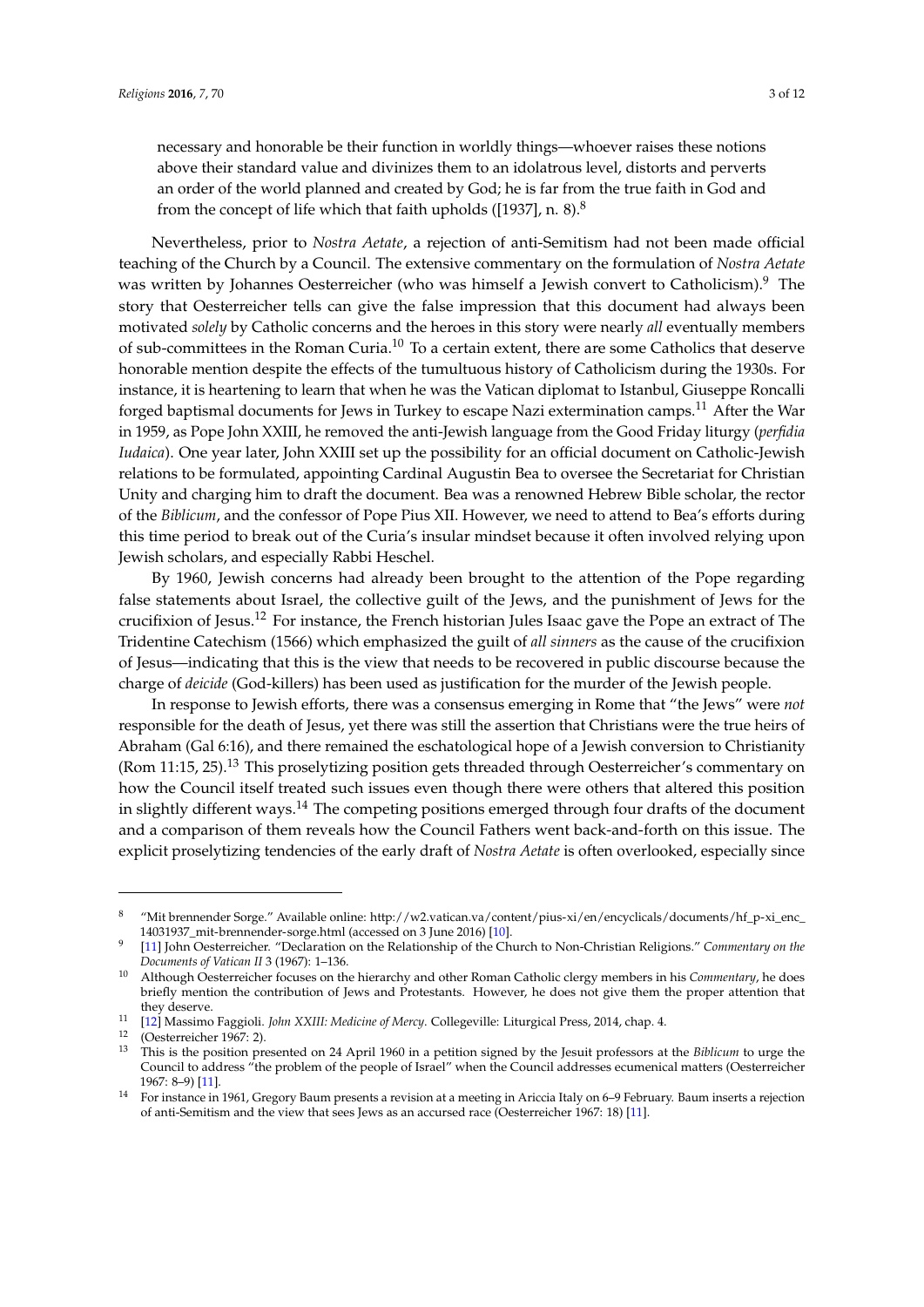it contradicts the final draft of *Nostra Aetate*. <sup>15</sup> What can account for this shift away from an emphasis upon proselytizing Jewish people in an attempt convert them to Christianity?

In his recent book on Vatican II, Gavin D'Costa neglects this shift altogether and claims that *Nostra Aetate* "implicitly taught that mission to the Jewish people was appropriate".<sup>16</sup> Much of what D'Costa reads as the summation of "Council teaching" on the destiny of world religions is a privileged reading of *Lumen Gentium* 16 and *Ad Gentes* 7, and a subordination of the canonical status of *Nostra Aetate* as a second-class Council document. For instance, D'Costa defends his claim by drawing a distinction between ethnicity and religion: according to D'Costa, the Church repudiates anti-Semitism, but promotes non-coercive mission toward Jewish people despite the fact that many subsequent post-conciliar documents firmly reject this position.<sup>17</sup> So this raises an important question: is this what *Nostra Aetate* explicitly teaches? *Nostra Aetate* does not even use the word "mission" in the text, instead, it encourages "mutual understanding and respect".<sup>18</sup> *Nostra Aetate* explicitly teaches that Jewish people are not guilty of Christ's death nor are they "rejected or accursed by God", and re-emphasizes "the spiritual patrimony" that is shared across the covenants. Then why are some Catholics theologians still encouraging the continuation of proselytizing efforts? Reading D'Costa's remarks, one might recall a fierce debate from over a decade ago about a document from the US Catholic Bishops entitled *Reflections on Covenant and Mission* and the responses to Cardinal Avery Dulles.<sup>19</sup> However, the question that still lingers is whether or not this entails a revocation of what *Nostra Aetate* teaches? The hope of "one accord" expressed in n. 4 leaves this task up to God, not the Church. By emphasizing the "ultimate inexpressible mystery" shared across covenants ([1965], n. 1), a different interpretation of Romans 9–11 is affirmed regarding the salvation of Israel without evoking the certainty of knowing *how* Israel will be saved.<sup>20</sup> It must continue to be repeated: after *Nostra Aetate*, Catholics learned that proselytism is no longer necessary or desirable for their Jewish older brothers. This is why St John Paul II said that proselytism is "an attempt to do away with one's own brother".<sup>21</sup> In order to provide an alternative account from D'Costa, I would like to examine briefly the back story of this shift away from proselytism in the formulation of *Nostra Aetate* and the role Rabbi Heschel had during this process.

<sup>&</sup>lt;sup>15</sup> This tendency is discouraged in a statement issued in 2009 by the US Catholic Bishops: "Jewish covenantal life endures till the present day as a vital witness to God's saving will for His people Israel and for all of humanity" and that Catholic-Jewish dialogue "has never been and never will be used by the Catholic Church as a means of proselytism", nor is it "a disguised invitation to baptism" [13] USCCB. Statement of Principles for Catholic-Jewish Dialogue. Available online: [http://www.usccb.org/beliefs-and-teachings/ecumenical-and-interreligious/jewish/upload/Statement](http://www.usccb.org/beliefs-and-teachings/ecumenical-and-interreligious/jewish/upload/Statement-of-Catholic-Principles-for-Catholic-Jewish-Dialogue-2009.pdf)[of-Catholic-Principles-for-Catholic-Jewish-Dialogue-2009.pdf](http://www.usccb.org/beliefs-and-teachings/ecumenical-and-interreligious/jewish/upload/Statement-of-Catholic-Principles-for-Catholic-Jewish-Dialogue-2009.pdf) (accessed on 17 March 2016). For more, see [\[14\]](#page-10-11) *Never Revoked: Nostra Aetate as Ongoing Challenge for Jewish-Christian Dialogue*. Edited by Marianne Moyaert and Didier Polleyfeyt. Grand Rapids: Eerdmans, 2010.

<sup>16</sup> D'Costa 2014: 135. [\[7\]](#page-10-7)

<sup>17</sup> *Ibid*. D'Costa himself admits that the use of the 'shoulder to shoulder" phrase from Zephaniah 3:9 "avoids any sense of proselytizing and it avoids making any decision on exegetically disputed aspects of Romans 11:25, especially the means of the Jewish *[sic]* coming in" (D'Costa 2014: 137) ([\[7\]](#page-10-7), p. 137). For a response from a Jewish perspective, see [\[15\]](#page-10-12) Edward Kessler's reply to D'Costa in *Theological Studies* 73: 3 (2012) 614–29.

<sup>18</sup> For more on the historical development and the different conceptions and usages of "mission", see [\[16\]](#page-10-13) David J. Bosch. *Transforming Mission: Paradigm Shifts in Theology of Mission*, *American Society of Missiology Series No. 16*. Maryknoll: Orbis Books, 1991, chap. 12. See also [\[17\]](#page-10-14) Andrew F. Walls. *The Missionary Movement in Christian History: Studies in the Transmission of Faith*. Maryknoll: Orbis Books, 1996.

<sup>19</sup> For more, see [\[18\]](#page-10-15) Avery Dulles. "Covenant and Mission." America (21 October 2002), pp. 8–11. The article includes responses by Mary Boys, Philip Cunningham, and John T. Pawlikowski. Available online: [http://americamagazine.org/](http://americamagazine.org/issue/408/article/covenant-and-mission) [issue/408/article/covenant-and-mission](http://americamagazine.org/issue/408/article/covenant-and-mission) (accessed on 2 May 2016). For more about this debate, see the relevant essays in [\[19\]](#page-10-16) Berger, ed. *Trialogue and Terror: Judaism, Christianity, and Islam after 9/11*.

<sup>20</sup> For more, see [\[20\]](#page-10-17) Joseph Fitzmeyer's Anchor Bible commentary on *Romans*. New York: Doubleday, 1993, p. 862.

<sup>21</sup> Cited in Connelly 2012: 287. [\[8\]](#page-10-8) In 1977, Tommaso Federici prepared a paper that explicitly rejected proselytism for the Committee for Catholic-Jewish relations, but this document was not adopted as official policy [\[21\]](#page-10-18) Tommaso Federici. "Study Outline on the Mission and Witness of the Church." Available online: [https://www.bc.edu/content/dam/files/](https://www.bc.edu/content/dam/files/research_sites/cjl/texts/cjrelations/resources/articles/Federici.htm ) [research\\_sites/cjl/texts/cjrelations/resources/articles/Federici.htm\(](https://www.bc.edu/content/dam/files/research_sites/cjl/texts/cjrelations/resources/articles/Federici.htm )accessed on 17 March 2016).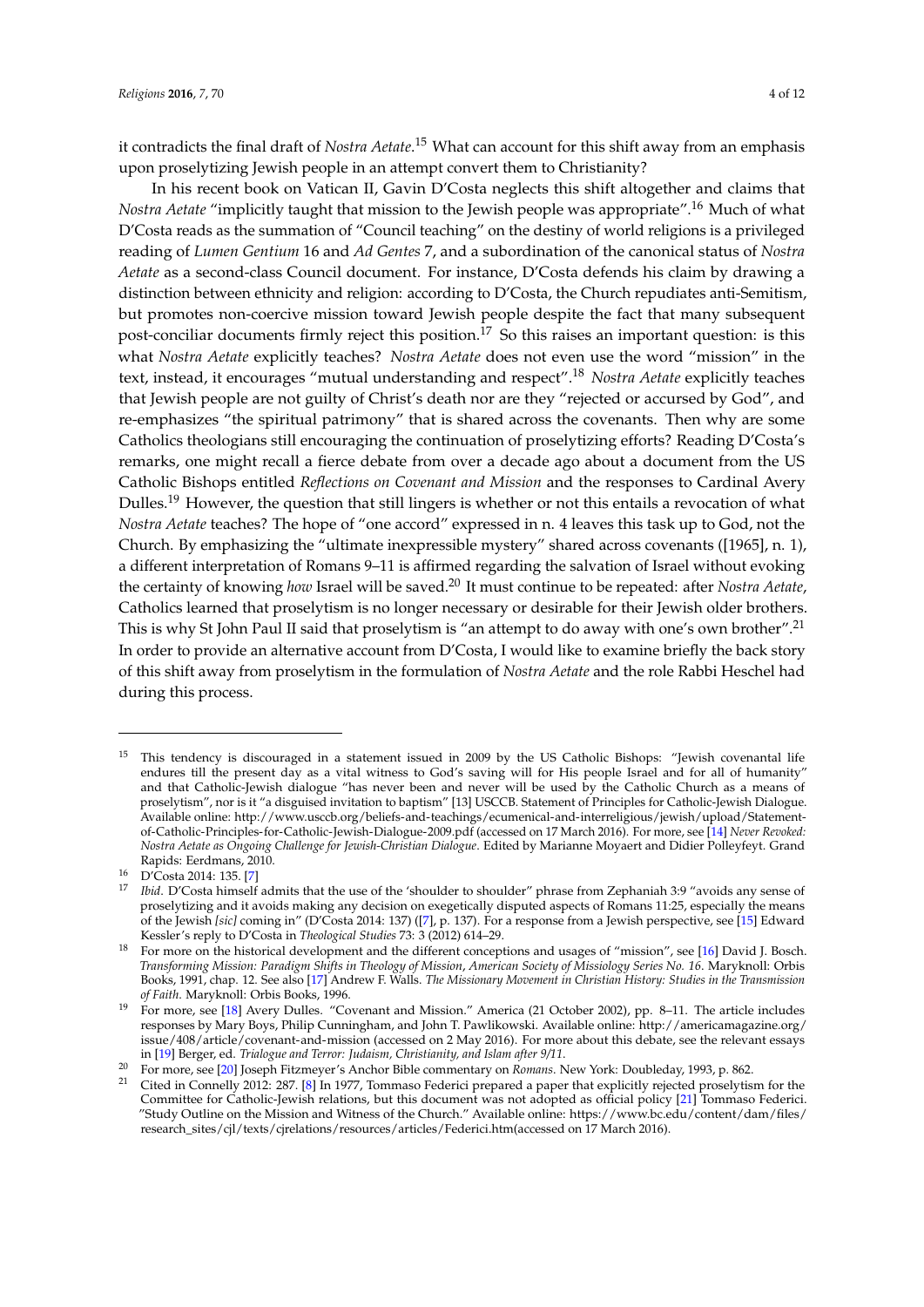#### **2. Bringing Rabbi Heschel Back into the Story**

One detail that is suppressed in D'Costa's account of the formulation of *Nostra Aetate* is the important role played by the philosopher and theologian, Rabbi Abraham Joshua Heschel  $(1907–1972).<sup>22</sup>$  It is necessary to appreciate the role of Rabbi Heschel, especially since some scholars, like D'Costa, have reduced the contribution that Heschel made during this time merely to providing Catholics with feedback about how Jewish people felt.<sup>23</sup> Yet, without Rabbi Heschel it is doubtful that *Nostra Aetate* would have taken the shape that it did. After Heschel's rightful protest, the final version of *Nostra Aetate* did not include the earlier proselytizing remarks regarding the conversion of the Jewish people as the Christian hope.

In August 1961, Cardinal Bea set up his first commission to identify the relevant dogmatic, moral, and liturgical principles to make concrete proposals toward the formulation of *Nostra Aetate*. By November, Bea was already in conversation with Rabbi Heschel because Heschel had supplied Bea with a draft of what should be involved regarding any Catholic declaration on Jewish people—namely, a condemnation of any accusation of Jews killing God (*deicide*), and to drop all references to Jewish people joining the Church. For Heschel, the problem was not that Judaism was incompatible with Christianity, but rather that the proselytizing claims of the Church were at odds with the integrity of the shared spiritual heritage of Judaism and Christianity. This fact in the timeline is often neglected. For instance, in his commentary on *Nostra Aetate*, Oesterreicher explicitly says that the American Jewish Committee and Abraham Joshua Heschel in particular, "deserve mention, even though [political initiatives] took place at a later stage, and had no influence to speak of on the discussion of the Council Declaration or the form of its text".<sup>24</sup>

Oesterreicher's report is misleading because as a representative of the American Jewish Committee, Heschel was already in conversation with Bea since 1961.<sup>25</sup> Indeed, Rabbi Heschel was a close friend of Cardinal Bea and Willebrands, and scholars have documented Heschel's influence leading up to the final form of *Nostra Aetate*. <sup>26</sup> This took shape in May 1962, when Rabbi Heschel sent a Memorandum to Cardinal Bea outlining the proposed agenda for a meeting with specific proposals for improving the cause for reconciliation between Jews and Catholics:

- (1) a full condemnation of anti-Semitism, and any teachings that hold Jews responsible for *deicide* as sinful.
- (2) a full recognition of holiness and faithfulness to the Torah be accorded to Judaism as a distinct feature of Jewish identity that should be preserved and celebrated today.
- (3) to maximize efforts to mutually enhance religious literacy among Christians and Jews, through public discussions, research projects, and publications.
- (4) that a high-level commission be put together at the Vatican regarding Christian-Jewish relations.

In his official commentary, Oesterreicher reproduces Heschel's "demands" from the May 1962 memo in a footnote, but provides no comment on the contribution of this external, "secular", and

<sup>22</sup> D'Costa 2014: 88–89, 132, 135. [\[7\]](#page-10-7) I am indebted to several conversations with Susannah Heschel for this observation. Abraham Heschel also played a significant role in the anti-war and Civil Rights movements. Martin Luther King, Jr. referred to Heschel as "my rabbi" and there are iconic photos of them marching "shoulder to shoulder" on Selma.

<sup>23</sup> D'Costa 2014: 89. [\[7\]](#page-10-7)

<sup>24</sup> Oesterreicher 1967: 16. [\[11\]](#page-10-9)

<sup>&</sup>lt;sup>25</sup> Oesterreicher 1967: 16 n. 20. [\[11\]](#page-10-9) Oesterreicher refers to the AJC memo on the image of the Jew in Catholic teaching (June 1961), the memo on anti-Jewish elements in Catholic liturgy (November 1961), and "the memorandum of the rabbi and seminary professor Abraham Joshua Heschel" (May 1962). These documents have been made available online in the [\[22\]](#page-10-19) American Jewish Committee Archives: <http://ajcarchives.org/ajcarchive/DigitalArchive.aspx> (accessed on 2 May 2016).

<sup>26</sup> For more, see the detailed account in [\[23\]](#page-10-20) Edward Kaplan. *Spiritual Radical*. New Haven: Yale, 2007, chaps. 13–14. Kaplan's account follows closely that of [\[24\]](#page-10-21) Marc Tanenbaum. "Jewish-Christian Relations: Heschel and Vatican Council II." 21 February 1983. Available online: [http://www.ajcarchives.org/AJC\\_DATA/Files/Z582.CV01.pdf](http://www.ajcarchives.org/AJC_DATA/Files/Z582.CV01.pdf) (accessed on 17 March 2016). See also, [\[25\]](#page-10-22) Gary Spruch. *Wide Horizons: Abraham Joshua Heschel, AJC, and the Spirit of Nostra Aetate*. New York: American Jewish Committee, 2008.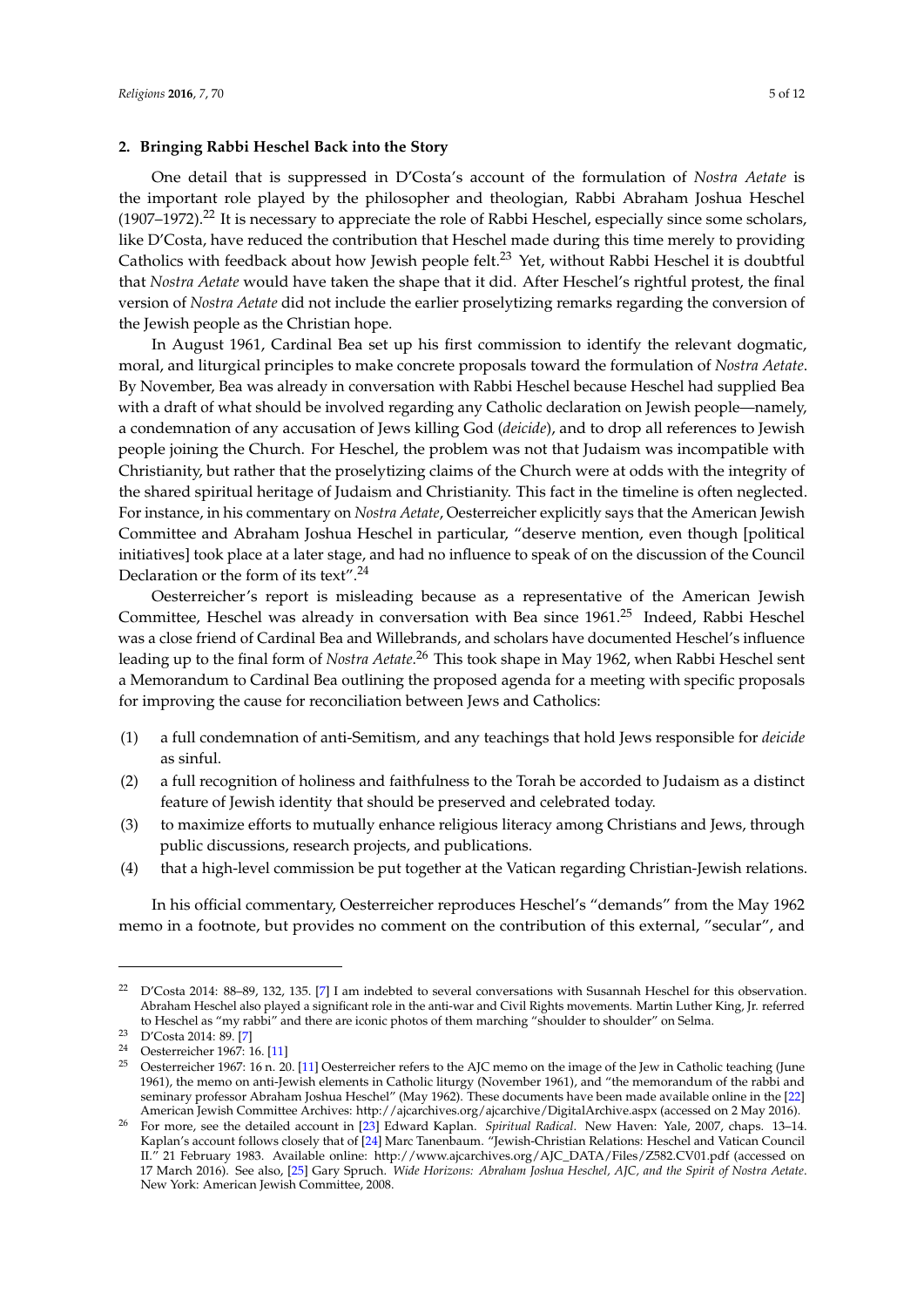Jewish element in the formulation of *Nostra Aetate*. <sup>27</sup> Heschel's influence is reflected implicitly in the way Oesterreicher reports that despite Cardinal Bea's attempts to keep this wording in the council document, it was eventually dropped in the final draft. $^{28}$ 

Between 28–31 August 1960, a group of scholars gathered in Apeldoorn that was comprised of Anton Ramselaar (*Katholieke Raad voor Israel*), Karl Thieme (*Freiburger Rundbrief*), Paul Demann (*Cahiers Sioniens*), Jean Roger (*Oeuvre de St. Jacques*), and Oesterreicher (*The Bridge*). For Oesterreicher's narrative, it was this group that "formed the prophetic element that over the years prepared a place in the Church, intellectually and spiritually, emotionally and theologically, for the Council Declaration of which they too as yet knew nothing" ([\[10\]](#page-10-3), p. 12). Later, Oesterreicher presents himself as offering an important position paper in Ariccia on 6–21 April 1961 that refocuses the discussion upon the exegetical insights of Romans 9–11. It is at this point in the story that Oesterreicher begins to insert himself into the plot as an implicit representative of the Church's eschatological aims.<sup>29</sup>

The buffered Vatican mindset during this time is repeated in Oesterreicher's commentary, which creates a narrative that stresses the *theological* nature of Council deliberations so as to downplay any *political* maneuvers behind the scenes. The stated reason for this apolitical strategy was to deflect any negative interpretations by Arab governments of a perceived Vatican endorsement of the State of Israel and its political agenda.<sup>30</sup> However, Cardinal Bea was in conversation with important Jewish voices during this time. For instance, Bea flew to New York to meet privately with Rabbi Heschel at the American Jewish Committee on 31 March 1963 to discuss with Heschel and some others "the basic issues of Jewish concern" regarding Vatican II. In advance of the meeting on 7 March, Heschel had sent to Bea a revised version of his memo from the year before. One notable difference in this version was how Heschel drew to the Cardinal's attention the need to condemn 'sins against charity"—that is, "attributing the worst possible motive" to the intentions of any human being based upon 'superficial evidence [and] generalizations".<sup>31</sup> The timing of this private meeting between Bea and Heschel was crucial because the issues needed to be addressed before 8 September 1963 when the council reconvened. The meeting was meant to last 90 minutes. It was reported to have lasted three hours.

Bea returned to Rome with a new draft of the Council document—significantly influenced by the issues that Heschel brought to his attention. But by 1964, Heschel's memo had been heavily redacted and the penultimate draft had removed the condemnation of proselytism, which was leaked to the New York Times and Herald Tribune (12 June 1964). Because of the controversy surrounding this document, all things looked like this document would be thrown out of the Council process altogether. So Heschel went to the press and he made headlines in *Time Magazine* (11 September 1964) where he is quoted as saying "As I have repeatedly stated to leading personalities of the Vatican, I am ready to go to Auschwitz any time, if faced with the alternative of conversion or death". It has been said that after Heschel met with Pope Paul VI, the Pope crossed out the line of text with his own pen.<sup>32</sup>

<sup>&</sup>lt;sup>27</sup> Oesterreicher 1967: 17 n. 20. [\[9\]](#page-10-2)<br><sup>28</sup> See [26] John M. Oesterreicher

<sup>28</sup> See [\[26\]](#page-10-23) John M. Oesterreicher. *The New Encounter: Between Christians and Jews*. New York: Philosophical Library, 1986, pp. 188–92.

<sup>29</sup> Oesterreicher 1967: 20–21. [\[9\]](#page-10-2)

<sup>30</sup> Oesterreicher 1967: 18–19. D'Costa repeats Oesterreicher's narrative in this regard, see, D'Costa 2014: 88–89; chap. 3. For Arab responses to the "apolitical" stance of the Council, see [\[27\]](#page-10-24) Meir Litvak, and Esther Webman. *From Empathy to Denial: Arab Responses to the Holocaust*. New York: Columbia University Press, 2009, chap. 4. Also see, [\[28\]](#page-11-0) James L. Fredericks, and Tracy Sayuki Tiemeier, eds. *Interreligious Friendship after Nostra Aetate, Interreligious Studies in Theory and Practice*. New York: Palgrave Macmillan, 2015.

<sup>&</sup>lt;sup>31</sup> Page 2 of the proposed agenda attached to Rabbi Heschel's private correspondence dated 25 March 1963 to Rabbi Albert Minda.

<sup>32</sup> [\[29\]](#page-11-1) Doris Donnelly. "Lovingly Observant: an interview with Susannah Heschel." Available online: [http://americamagazine.](http://americamagazine.org/issue/618/article/lovingly-observant) [org/issue/618/article/lovingly-observant](http://americamagazine.org/issue/618/article/lovingly-observant) (accessed on 17 March 2016).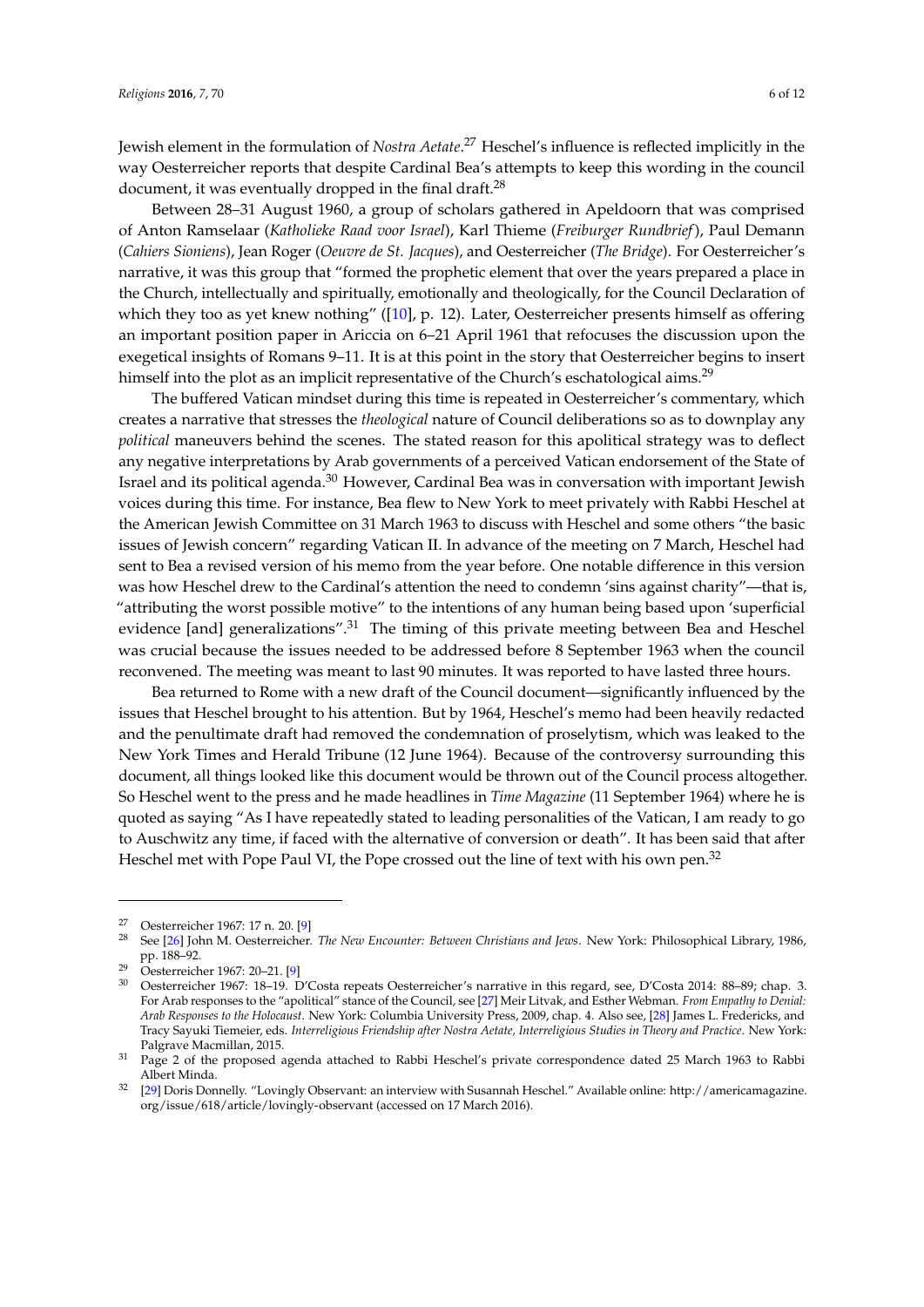#### **3. Fifty Years on with Pope Francis**

This essay began with the problem of forgetting the legacy and teaching of *Nostra Aetate* and the undesirable consequence of proselytism toward Judaism as evidenced by the perspective that continues to resurface with some Catholic theologians like D'Costa. I briefly reviewed the back-story of the document's formulation to reveal how Jewish thinkers like Rabbi Heschel played a key role in the development of Catholic teaching. For St Paul it is to the Jewish people that "belong the adoption, the glory, the covenants, the giving of the Law, the worship, and the promises" (Rom 9:4). After Heschel's contribution, Oesterreicher later revised his argument that the eschatological hope described in Romans 9–11 for unity between Israel and the Church should not be interpreted as a covert endorsement of proselytism (a "mission to the Jews"), but rather "expresses simply and solely the belief that at the end of time, God will gather into union with Himself all who profess His name" ([\[25\]](#page-10-22), p. 193). It is interesting that D'Costa aligns himself with the earlier proselytizing views of Oesterreicher before *Nostra Aetate*, but does not acknowledge Oesterreicher's later abandonment of a mission to Jewish people, as presented by John Connelly.<sup>33</sup>

Still today we might ask ourselves whether or not this legacy has been forgotten altogether, or whether it is still under development. The reigning narrative surrounding the production of *Nostra Aetate* is often placed solely upon Catholics as the unilateral source. For instance, Massimo Faggioli claims that "The story of *Nostra Aetate* is a story of leadership in the Church. It was only indirectly a fruit of a collective process of reflection on the relations between Jews and Christians".<sup>34</sup> Yet in his article, it is only in closing that Faggioli mentions anything about Abraham Heschel.

The ambiguity between forgetting a tradition and a development of it resurfaced during Pope Francis" recent visit to the USA. In September 2015, Pope Francis gave a speech that could be read as an attempt to develop the legacy and teaching of *Nostra Aetate*. <sup>35</sup> In his speech, Pope Francis reminded us that

the religious dimension is not a private sub-culture. It is part of the culture of any people and any nation. Our various religious traditions serve society primarily by the message they proclaim. They call individuals and communities to worship God, the source of all life, liberty, and happiness. They remind us of the transcendent dimension of human existence and our irreducible freedom in the face of every claim to any absolute power . . . Our rich religious traditions seek to offer meaning and direction, "they have an enduring power to open new horizons, to stimulate thought, to expand the mind and heart" (*Evangelii Gaudium* [\[33\]](#page-11-2), 256). They call to conversion, reconciliation, concern for the future of society, self-sacrifice in the service of the common good, and compassion for those in need. At the heart of their spiritual mission is the proclamation of the truth and dignity of the human person and human rights.

Speaking from Abraham Lincoln's lectern when he gave the Gettysburg address, the Pope develops a central theme from *Nostra Aetate* when he highlighted the goal that all religions share in making it "clear that it is possible to build a society where "a healthy pluralism which respects

<sup>33</sup> For more, see [\[30\]](#page-11-3) John Connelly. "The Catholic Church and Mission to the Jews" In *After Vatican II: Trajectories and Hermeneutics*. Edited by James Heft. Grand Rapids: Eerdmans, 2013, pp. 126–27.

<sup>34</sup> [\[31\]](#page-11-4) Massimo Faggioli. Nostra Aetate after Fifty Years. Available online: [http://www.abc.net.au/religion/articles/2015/](http://www.abc.net.au/religion/articles/2015/10/30/4342407.htm) [10/30/4342407.htm](http://www.abc.net.au/religion/articles/2015/10/30/4342407.htm) (accessed on 17 March 2016). In this article, Faggioli asks some important ecclesiological questions in light of *Nostra Aetate* and indicates a few positive developments that grew out of it, but largely leaves Rabbi Heschel out of the picture until closing paragraph.

<sup>35</sup> Pope Francis, Religious Freedom speech at Independence Hall (26 September 2015). ZENIT Staff. [\[32\]](#page-11-5) Pope's Address in Philadelphia on Religious Freedom. Available online: [http://www.zenit.org/en/articles/pope-s-address-in-philadelphia](http://www.zenit.org/en/articles/pope-s-address-in-philadelphia-on-religious-freedom)[on-religious-freedom](http://www.zenit.org/en/articles/pope-s-address-in-philadelphia-on-religious-freedom) (accessed on 17 March 2016). Although it should be stated that these recent speeches by Pope Francis should be read within a broader context, not only *Evangelium Gaudium*, but also all of the documents of the Second Vatican Council, such as *Nostra Aetate*, *Gaudium et Spes*, *Lumen Gentium*, and *Dignitatis Humanae*.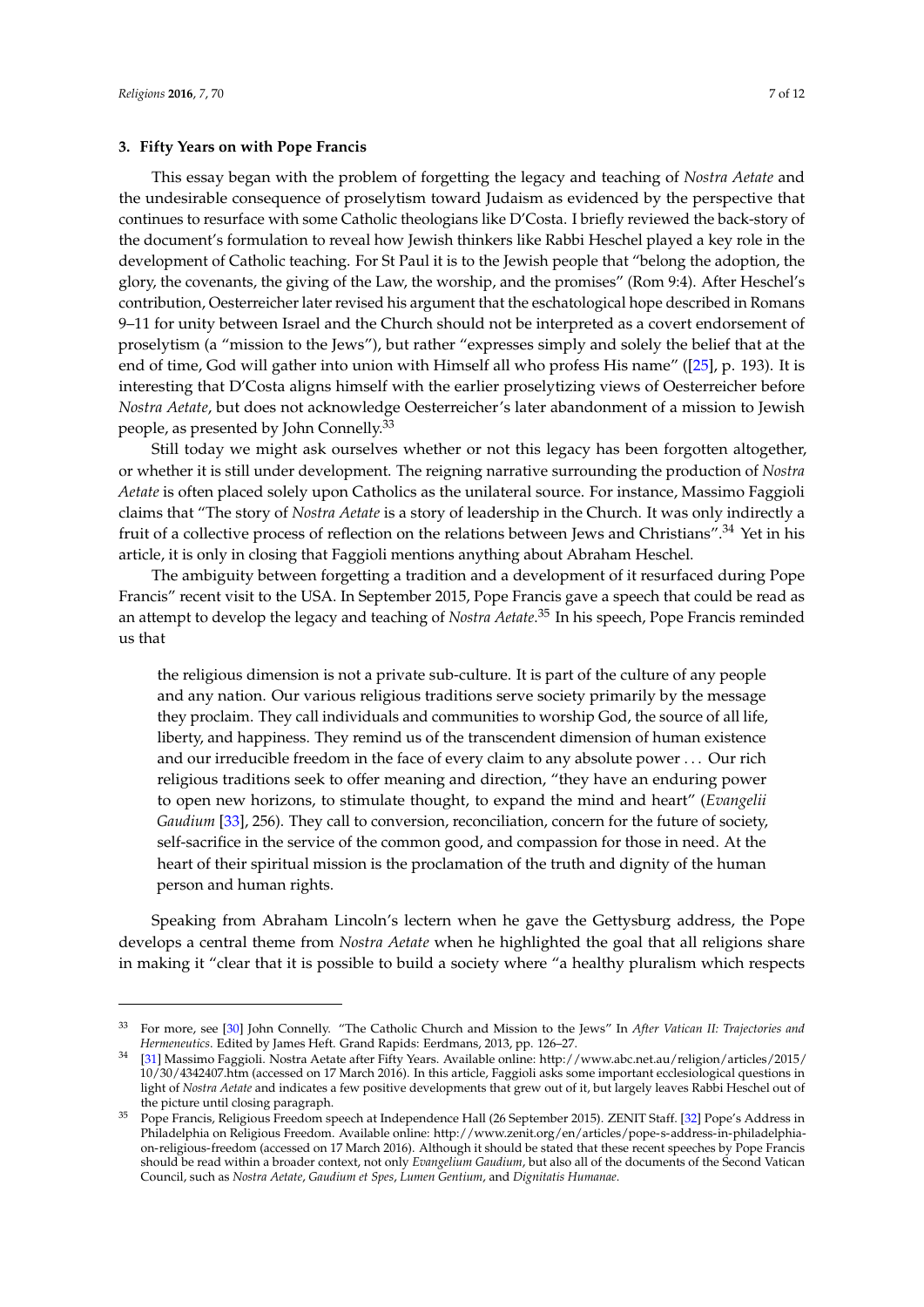differences and values them as such"" (*Evangelii Gaudium* [\[33\]](#page-11-2), 255). In this specific context, Pope Francis was referring to the need to welcome immigrants and their gifts as one important way to renew and enrich society. And yet, when he describes the 'spiritual mission" and "the call to conversion", he still employs terms that have a very specific connotation to certain audiences—despite his re-directing the meaning of these terms towards the betterment of society and proclaiming the truth, dignity, and fundamental rights of the human person.

However, if we hear Pope Francis in terms of developing *Nostra Aetate*, we might appreciate the way he draws upon the declaration's assertion that "the Church rejects nothing that is good and holy in those religions" as evidence for the wider religious experience of non-Christians. Likewise, the recognition that non-Catholics can "reflect a ray of that truth which enlightens us all" also points to a knowledge received out of religious kinship. This reinforces an observation made by St Augustine, "No one becomes known except through friendship" $36$  and highlights the need to understand the role of religious proclamation in society as that of "becoming known as friends", not proselytism. In this way, we can enrich our own respective traditions through inter-religious dialogue and friendship.

In October 2015, Pope Francis commemorated the 50th anniversary of *Nostra Aetate* by holding an inter-religious audience in Saint Peter's Square, which coincided with an International Congress at the Pontifical Gregorian University where Cardinal Bea once taught. Cardinal Kurt Koch described this commemoration as "an important contribution to further reflection on that "culture of encounter" between persons, peoples and religions that you have very much at heart". Reflecting upon the achievements of *Nostra Aetate* ([1965], n. 4), Cardinal Koch reiterated that

In the light of this communion that exists between Jews and Christians in the history of salvation, the Council makes evident the Jewish roots of the Christian faith and acknowledges the great "common spiritual patrimony" to Christians and to Jews. Moreover, the Council deplores all hatred and manifestations of violence against the Jewish people, also by Christians, and condemns all forms of anti-Semitism.<sup>37</sup>

Those who know the back-story of Rabbi Heschel's involvement can appreciate how the Cardinal placed these two points in a prominent light. Cardinal Koch went on to illuminate another point—which had been raised by Heschel—but attributes it to the witness of Pope Francis: "In our days, at a time in which unfortunately new waves of anti-Semitism have arisen, you, Holy Father, remind us Christians incessantly that it is impossible to be a Christian and an anti-Semite at the same time". In his own comments, Pope Francis highlighted the various points that *Nostra Aetate* had addressed and said that in our time

Indifference and opposition have changed into collaboration and benevolence. From enemies and strangers we have become friends and brothers. The Council traced the way with the "Nostra Aetate" Declaration: "yes" to the rediscovery of the Jewish roots of Christianity; "no" to every form of anti-Semitism and condemnation of all insults, discrimination and persecutions that stem from it. Mutual knowledge, respect and esteem constitute the way that, if it is true in a particular way for the relation with the Jews, is also equally true for relations with the other religions [Zenit 2016] [\[35\]](#page-11-6).

Pope Francis went on to call for mutually "open and respectful" inter-religious dialogue that worked to enhance the "respect of others" right to life, of their physical integrity, of the fundamental liberties, namely liberty of conscience, of thought, of expression and of religion". Concluding, Pope Francis invited all the representatives of the various religions present to pray for one another in

<sup>36</sup> [\[34\]](#page-11-7) Augustine. *De diversis quaestionibus*. 71.5; Augustine. *Eighty-Three Different Questions*. vol. 70, *The Fathers of the Church*. Washington: Catholic University of America Press, 2002, p. 183.

<sup>37</sup> [\[35\]](#page-11-6) ZENIT Staff. General Audience: On 50 years since *Nostra Aetate*. Available online: [http://www.zenit.org/en/articles/](http://www.zenit.org/en/articles/general-audience-on-50-years-since-nostra-aetate) [general-audience-on-50-years-since-nostra-aetate](http://www.zenit.org/en/articles/general-audience-on-50-years-since-nostra-aetate) (accessed on 17 March 2016).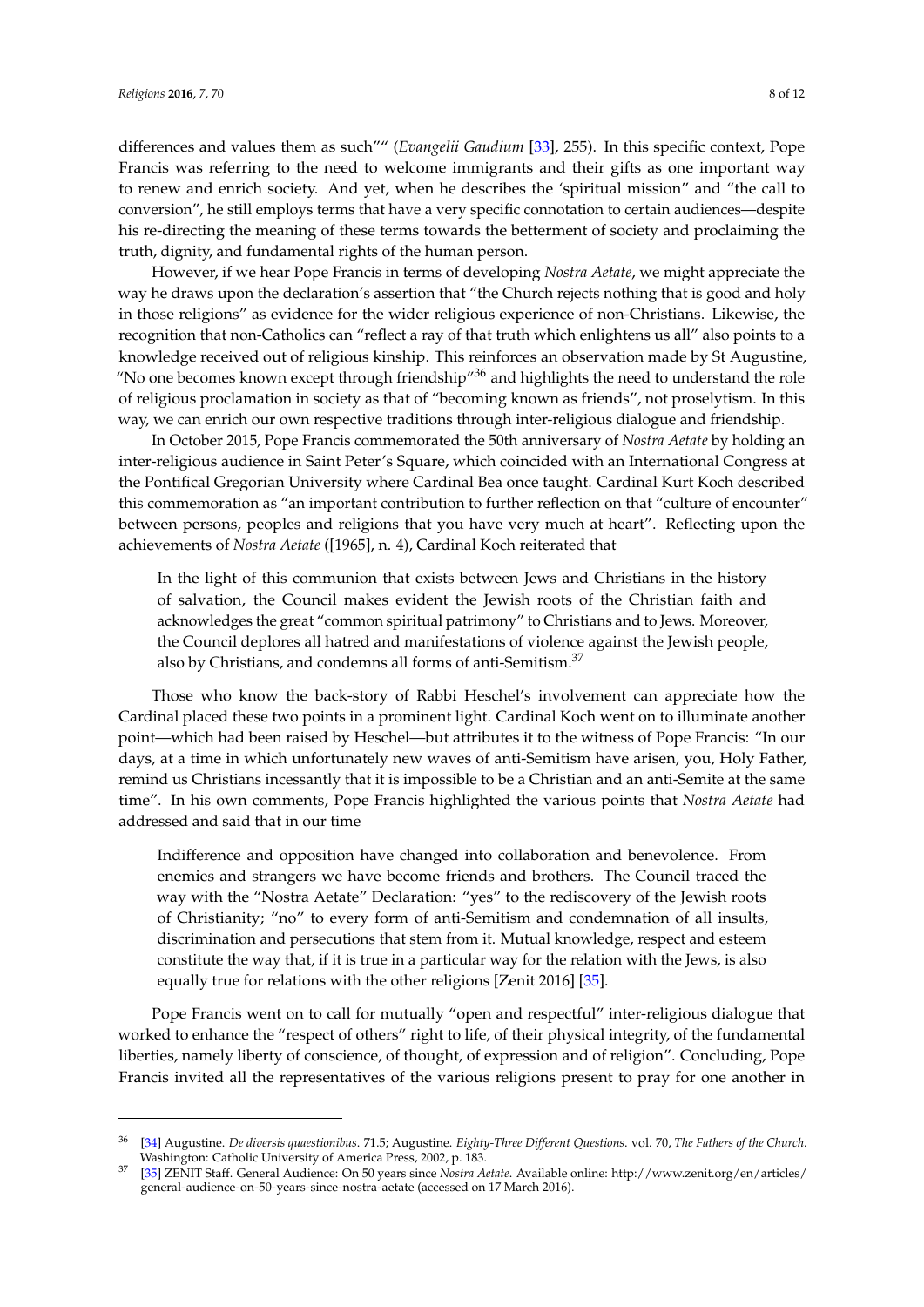silence reminding them that together the religions can become an important impetus for achieving the common good in society:

Dialogue based on trustful respect can bring seeds of good that in turn become shoots of friendship and collaboration in so many fields, especially in service to the poor, to the little ones, to the elderly, in the reception of migrants, in the care of those that are excluded. We can walk together taking care of one another and of Creation—all believers of all religions. Together we can praise the Creator for having given us the garden of the world to cultivate and protect as a common good, and we can undertake shared projects to fight poverty and ensure to every man and woman fitting conditions of life.

In December 2015, reflecting upon his trip to Africa, Pope Francis gave another general audience that built upon the message he presented during the 50th anniversary of *Nostra Aetate*. Speaking to a group of young people, Pope Francis reiterated the words of his namesake, St Francis of Assisi: the missionary spirit is not proselytizing" but rather that "witness is the great heroic missionary spirit of the Church. Proclaim Jesus Christ with your life!" Pope Francis described the missionary as the one who brings "love, humanity, and faith to other countries. Not to proselytize, no. That is done by those who are seeking something else. Faith is preached first by witness and then through words. Slowly".<sup>38</sup>

#### **4. Concluding Remarks**

In light of recent developments pertaining to the 50th anniversary of *Nostra Aetate* and Pope Francis" call for more dialogue between traditions in terms of friendship, it is remarkable that the Commission for Religious Relations issued a document in December 2015 entitled, "The Gifts and Calling of God are Irrevocable".<sup>39</sup> An in-depth analysis of this document about the status of Catholic-Jewish dialogue lies beyond the scope of this essay, but its existence is unthinkable without the legacy of Abraham Heschel.<sup>40</sup> Although the Commission's recent document does not carry magisterial status juridically, the theological reflection it contains upon *Nostra Aetate* does carry juridical weight as reflection upon a Council document. On the other hand, it took about one month for Pope Francis to begin using phrases from this document on his visit to the synagogue in Rome.<sup>41</sup>

The Commission's document recognizes the special status of Catholic-Jewish dialogue on the basis of the Jewish roots of Christianity and the indivisibility of the Word of God and thus "the enduring role of the covenant people of Israel in God's plan of salvation" ([\[37\]](#page-11-8), n. 43)—despite differing theological interpretations in each tradition. Chapter six is significant especially because it affirms both the Church's responsibility to bear witness to their faith in Christ, but also that the Church repudiates any proselytism, conversion, and mission toward the Jews. The document explicitly says that "the Catholic Church neither conducts nor supports any specific institutional mission work directed towards Jews" ([\[37\]](#page-11-8), n. 40).

<sup>38</sup> [\[36\]](#page-11-9) Pope Francis. "General Audience." 2 December 2015. Available online: [http://w2.vatican.va/content/francesco/en/](http://w2.vatican.va/content/francesco/en/audiences/2015/documents/papa-francesco_20151202_udienza-generale.html) [audiences/2015/documents/papa-francesco\\_20151202\\_udienza-generale.html](http://w2.vatican.va/content/francesco/en/audiences/2015/documents/papa-francesco_20151202_udienza-generale.html) (accessed on 17 March 2016).

<sup>39</sup> [\[37\]](#page-11-8) Commission for Religious Relations with the Jews. The Gifts and the Calling of God are Irrevocable (Rom 11:29). Available online: [http://www.vatican.va/roman\\_curia/pontifical\\_councils/chrstuni/relations-jews-docs/rc\\_pc\\_](http://www.vatican.va/roman_curia/pontifical_councils/chrstuni/relations-jews-docs/rc_pc_chrstuni_doc_20151210_ebraismo-nostra-aetate_en.html#6._The_Church\T1\textquoteright s_mandate_to_evangelize_in_relation_to_Judaism) [chrstuni\\_doc\\_20151210\\_ebraismo-nostra-aetate\\_en.html#6.\\_The\\_Church\T1\textquoterights\\_mandate\\_to\\_evangelize\\_](http://www.vatican.va/roman_curia/pontifical_councils/chrstuni/relations-jews-docs/rc_pc_chrstuni_doc_20151210_ebraismo-nostra-aetate_en.html#6._The_Church\T1\textquoteright s_mandate_to_evangelize_in_relation_to_Judaism) [in\\_relation\\_to\\_Judaism](http://www.vatican.va/roman_curia/pontifical_councils/chrstuni/relations-jews-docs/rc_pc_chrstuni_doc_20151210_ebraismo-nostra-aetate_en.html#6._The_Church\T1\textquoteright s_mandate_to_evangelize_in_relation_to_Judaism) (accessed on 17 March 2016).

<sup>&</sup>lt;sup>40</sup> For more on post-Vatican II developments in Catholic-Jewish relations, see relevant essays in [\[38\]](#page-11-10) Gilbert S. Rosenthal, ed. *A Jubilee for All Time: The Copernican Revolution in Jewish-Christian Relations*. Eugene: Wipf and Stock, 2014. See also, [\[39\]](#page-11-11) Michael S. Kogan. *Opening the Covenant: A Jewish Theology of Christianity*. Oxford: Oxford University Press, 2008, chap. 7.

<sup>41</sup> [\[40\]](#page-11-12) Vatican Radio. Pope Francis calls on Catholics and Jews to work together for peace. Available online: [http://www.](http://www.news.va/en/news/pope-francis-calls-on-catholics-and-jews-to-work-t) [news.va/en/news/pope-francis-calls-on-catholics-and-jews-to-work-t](http://www.news.va/en/news/pope-francis-calls-on-catholics-and-jews-to-work-t) (accessed on 17 March 2016). Pope Francis said that "the Declaration *Nostra Aetate*, has indicated the way: "yes" to rediscovering Christianity's Jewish roots; "no" to every form of anti-Semitism and blame for every wrong, discrimination and persecution deriving from it." *Nostra Aetate* explicitly defined theologically for the first time the Catholic Church's relations with Judaism. Of course it did not solve all the theological issues that affect us, but we it provided an important stimulus for further necessary reflections. In this regard, on 10 December 2015, the Commission for Religious Relations with the Jews published a new document that addresses theological issues that have emerged in recent decades since the promulgation of "*Nostra Aetate*".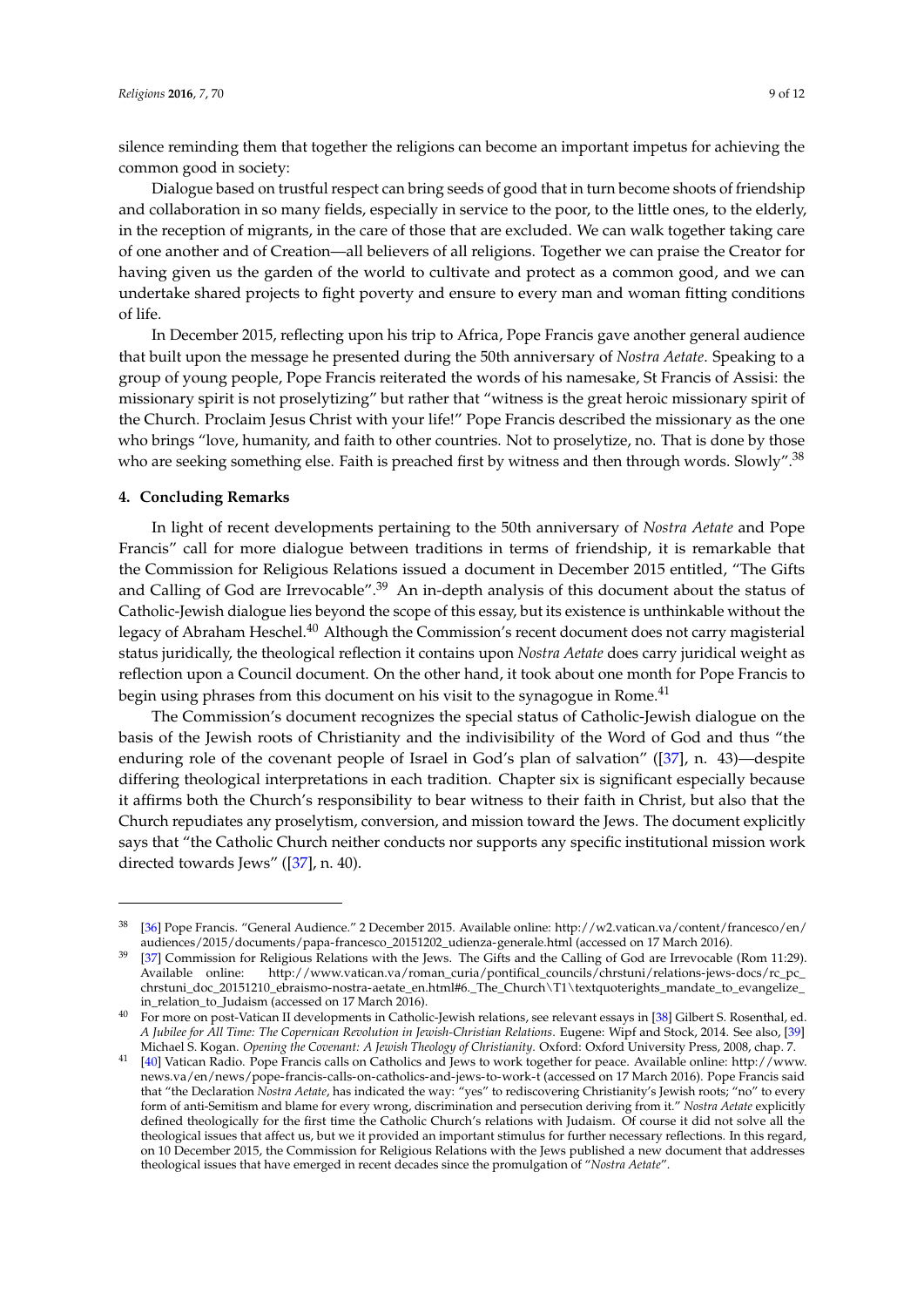The title of the Commission's document is theologically significant because it refers to the integral role that both Judaism and Christianity have currently in the mystery of salvation history. The document defines the goal of dialogue in terms of bringing humanitarian aid together as a blessing to the world that grows out of fraternal dialogue, mutual respect and learning, whilst seeking reconciliation and promoting justice and peace on earth by opposing anti-Semitism ([\[37\]](#page-11-8), nn. 46–49). The document also calls for Catholic educational institutions and seminaries to integrate into their curricula not only *Nostra Aetate*, but also all subsequent documents regarding the implementation of this conciliar declaration ([\[37\]](#page-11-8), n. 45). Responding to the Commission's document, Jewish theologian Edward Kessler said

As a result of a soul change, epitomised by *Nostra Aetate*, the Roman Catholic Church shifted from what was, for the most part, a need to condemn Judaism to one of a condemnation of anti-Judaism. This led not to a separation from all things Jewish but in fact, to a closer relationship with "the elder brother". The new document, which I welcome and commend, reminds Christians of this sibling relationship as it sets out a theological agenda for future discussions.<sup>42</sup>

It is no coincidence that the document issued recently by the Commission maps on directly to the concerns raised by Rabbi Heschel's 1962 memo to Cardinal Bea. In the first part of this essay, I emphasized—against the grain of recent scholarship—how important Rabbi Abraham Joshua Heschel was for the reconsideration of Judaism during the Second Vatican Council and the formulation of *Nostra Aetate*. It is in this particular moment in history that we see Rabbi Heschel explicitly endorsing and bringing about a reform within Catholic theology rooted in the shared prophetic tradition.

In the second part of this essay, I highlighted some recent shifts in Roman Catholic discourse with the papacy of Pope Francis and contextualized these remarks in light of Rabbi Heschel's legacy. Space does not permit to clarify further the links between the story of Heschel's contribution and ongoing development of the directions set in *Nostra Aetate*. However, this could be explored using the theme of "personal encounter" since Rabbi Heschel made such a significant contribution partly through the friendships he had established with Catholics, like Cardinal Bea himself. As we have seen, Pope Francis has recently renewed this emphasis on the role of friendship and personal encounter as central to interfaith and interreligious relations. In this way, this renewed emphasis on friendship and personal encounter underscored by the present pope firms up the link between the back story of Rabbi Heschel's contribution and the ongoing development of *Nostra Aetate*.

As in the past, it would be tempting for Catholic scholars to place the responsibility of this more enlightened form of religious pluralism squarely upon the shoulders of the Pope. But I have suggested that at important junctures in history, it has been non-Catholics that have re-oriented their perspective when it comes to Judaism, and it is only very recently that this is being recognized at the highest levels in Rome. One could think that by endorsing religious pluralism, this might also elicit a further disengagement among the different religions with the world. But the legacy of Abraham Heschel stands as an important testimony to the contrary; because without Heschel's prophetic voice, it would be very difficult to imagine the existence of *Nostra Aetate* and the positive subsequent developments that we are witnessing today. This is something that should not continue to be forgotten by contemporary Catholic scholars writing about the achievements of the Second Vatican Council.<sup>43</sup>

**Conflicts of Interest:** The author declares no conflict of interest.

<sup>42</sup> [\[41\]](#page-11-13) Edward Kessler. "Reflections from a European Jewish Theologian." Available online: [http://www.ccjr.us/dialogika](http://www.ccjr.us/dialogika-resources/documents-and-statements/analysis/crrj-2015dec10/1366-kessler-2015dec10)[resources/documents-and-statements/analysis/crrj-2015dec10/1366-kessler-2015dec10](http://www.ccjr.us/dialogika-resources/documents-and-statements/analysis/crrj-2015dec10/1366-kessler-2015dec10) (accessed on 17 March 2016). For more, see the recent address by [\[42\]](#page-11-14) Pope Francis to the International Council of Christians and Jews in June 2015. Available online: [http://www.ccjr.us/dialogika-resources/documents-and-statements/roman-catholic/francis/1337-address-to](http://www.ccjr.us/dialogika-resources/documents-and-statements/roman-catholic/francis/1337-address-to-the-international-council-of-christians-and-jews)[the-international-council-of-christians-and-jews](http://www.ccjr.us/dialogika-resources/documents-and-statements/roman-catholic/francis/1337-address-to-the-international-council-of-christians-and-jews) (accessed on 30 May 2016).

<sup>&</sup>lt;sup>43</sup> I am grateful for the helpful comments provided by two anonymous reviewers.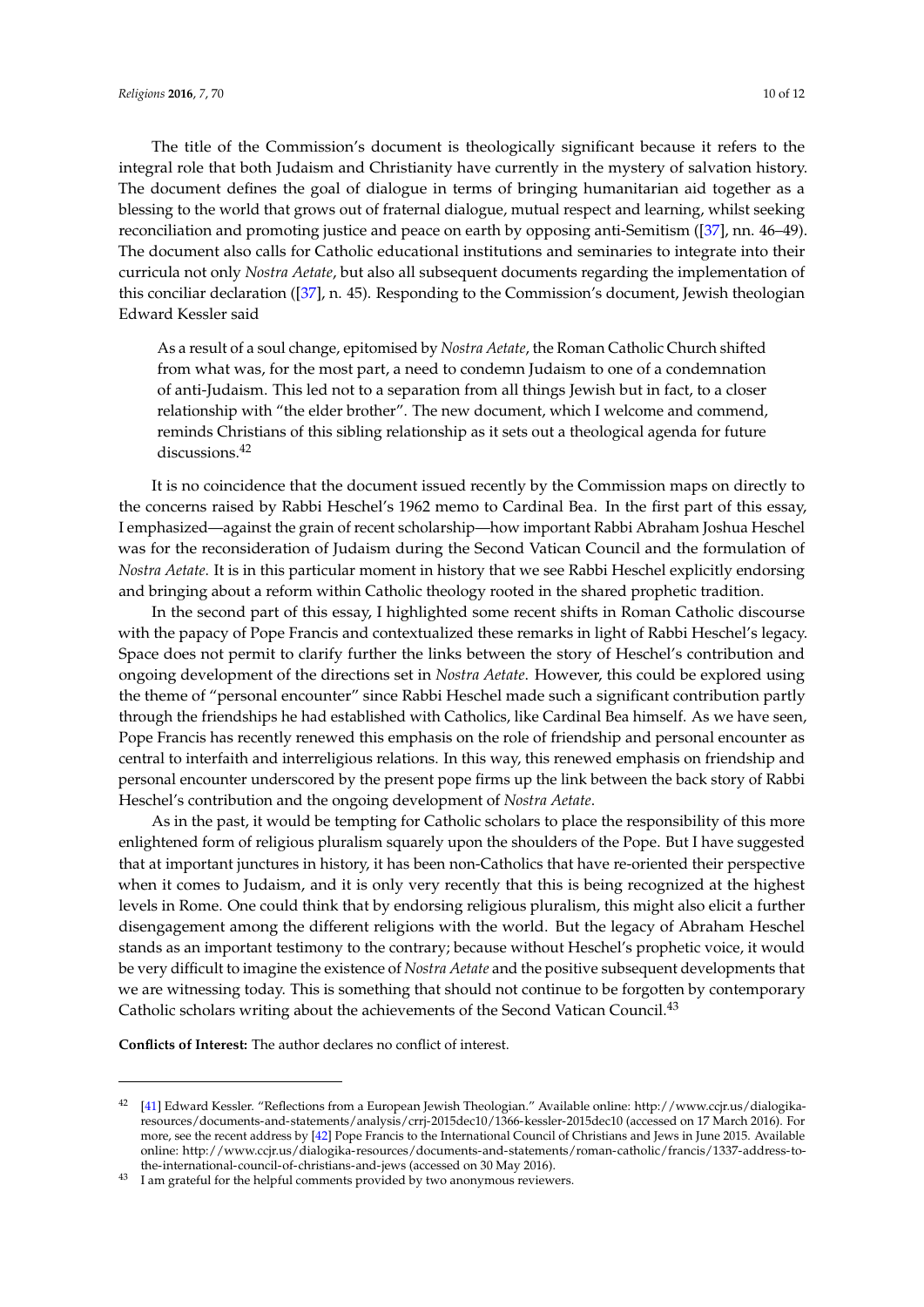## **References**

- <span id="page-10-0"></span>1. "Nostra Aetate." Available online: [http://www.vatican.va/archive/hist\\_councils/ii\\_vatican\\_council/](http://www.vatican.va/archive/hist_councils/ii_vatican_council/documents/vat-ii_decl_19651028_nostra-aetate_en.html) [documents/vat-ii\\_decl\\_19651028\\_nostra-aetate\\_en.html](http://www.vatican.va/archive/hist_councils/ii_vatican_council/documents/vat-ii_decl_19651028_nostra-aetate_en.html) (accessed on 3 June 2016).
- <span id="page-10-1"></span>2. John T. Pawlikowski. "Defining Catholic Identity against the Jews: Pope Benedict XVI and the Question of Mission to the Jewish People." In *Trialogue and Terror: Judaism, Christianity, and Islam after 9/11*. Edited by Alan L. Berger. Eugene: Cascade Books, 2012, chap. 7.
- <span id="page-10-4"></span>3. Harold Kasimow. *Interfaith Activism: Abraham Joshua Heschel and Religious Diversity*. Eugene: Wipf and Stock, 2015, esp. chap. 8.
- 4. Harold Kasimow, and Byron L. Sherwin, eds. *No Religion Is an Island: Abraham Joshua Heschel and Interreligious Dialogue*. Maryknoll: Orbis, 1991.
- <span id="page-10-5"></span>5. Michael Signer's essay "Body and Soul: Interreligious Dialogue." In *Abraham Joshua Heschel: Philosophy, Theology and Interreligious Dialogue*. Edited by Stanislaw Krajewski and Adam Lipszyc. Wiesbaden: Harrassowitz, 2009, pp. 181–87.
- <span id="page-10-6"></span>6. Reuven Kimelman. "Rabbis Joseph B. Soloveitchik and Abraham Joshua Heschel on Jewish-Christian Relations." *Modern Judaism* 24 (2004): 251–71. [\[CrossRef\]](http://dx.doi.org/10.1093/mj/kjh019)
- <span id="page-10-7"></span>7. Gavin D'Costa. *Vatican II: Catholic Doctrines on Jews and Muslims*. Oxford: Oxford University Press, 2014.
- <span id="page-10-8"></span>8. John Connelly. *From Enemy to Brother: The Revolution in Catholic Teaching on the Jews (1933–1965)*. Cambridge: Harvard University Press, 2012.
- <span id="page-10-2"></span>9. "Non abbiamo bisogno." Available online: [http://w2.vatican.va/content/pius-xi/en/encyclicals/](http://w2.vatican.va/content/pius-xi/en/encyclicals/documents/hf_p-xi_enc_29061931_non-abbiamo-bisogno.html) [documents/hf\\_p-xi\\_enc\\_29061931\\_non-abbiamo-bisogno.html](http://w2.vatican.va/content/pius-xi/en/encyclicals/documents/hf_p-xi_enc_29061931_non-abbiamo-bisogno.html) (accessed on 3 June 2016).
- <span id="page-10-3"></span>10. "Mit brennender Sorge." Available online: [http://w2.vatican.va/content/pius-xi/en/encyclicals/](http://w2.vatican.va/content/pius-xi/en/encyclicals/documents/hf_p-xi_enc_14031937_mit-brennender-sorge.html) [documents/hf\\_p-xi\\_enc\\_14031937\\_mit-brennender-sorge.html](http://w2.vatican.va/content/pius-xi/en/encyclicals/documents/hf_p-xi_enc_14031937_mit-brennender-sorge.html) (accessed on 3 June 2016).
- <span id="page-10-9"></span>11. John Oesterreicher. "Declaration on the Relationship of the Church to Non-Christian Religions." *Commentary on the Documents of Vatican II* 3 (1967): 1–136.
- <span id="page-10-10"></span>12. Massimo Faggioli. *John XXIII: Medicine of Mercy*. Collegeville: Liturgical Press, 2014, chap. 4.
- 13. USCCB. "Statement of Principles for Catholic-Jewish Dialogue." Available online: [http:](http://www.usccb.org/beliefs-and-teachings/ecumenical-and-interreligious/jewish/upload/Statement-of-Catholic-Principles-for-Catholic-Jewish-Dialogue-2009.pdf) [//www.usccb.org/beliefs-and-teachings/ecumenical-and-interreligious/jewish/upload/Statement-of-](http://www.usccb.org/beliefs-and-teachings/ecumenical-and-interreligious/jewish/upload/Statement-of-Catholic-Principles-for-Catholic-Jewish-Dialogue-2009.pdf)[Catholic-Principles-for-Catholic-Jewish-Dialogue-2009.pdf](http://www.usccb.org/beliefs-and-teachings/ecumenical-and-interreligious/jewish/upload/Statement-of-Catholic-Principles-for-Catholic-Jewish-Dialogue-2009.pdf) (accessed on 17 March 2016).
- <span id="page-10-11"></span>14. *Never Revoked: Nostra Aetate as Ongoing Challenge for Jewish-Christian Dialogue*. Edited by Marianne Moyaert and Didier Polleyfeyt. Grand Rapids: Eerdmans, 2010.
- <span id="page-10-12"></span>15. Edward Kessler's reply to D'Costa in *Theological Studies* 73 (2012): 614–29.
- <span id="page-10-13"></span>16. David J. Bosch. *Transforming Mission: Paradigm Shifts in Theology of Mission, American Society of Missiology Series No. 16.* Maryknoll: Orbis Books, 1991, chap. 12.
- <span id="page-10-14"></span>17. Andrew F. Walls. *The Missionary Movement in Christian History: Studies in the Transmission of Faith.* Maryknoll: Orbis Books, 1996.
- <span id="page-10-15"></span>18. Avery Dulles. "Covenant and Mission." *America*, 21 October 2002, pp. 8–11.
- <span id="page-10-16"></span>19. *Trialogue and Terror: Judaism, Christianity, and Islam after 9/11.* Edited by Alan L. Berger. Eugene: Cascade Books, 2012.
- <span id="page-10-17"></span>20. Joseph Fitzmeyer. *Romans*. New York: Doubleday, 1993.
- <span id="page-10-18"></span>21. Tommaso Federici. "Study Outline on the Mission and Witness of the Church." Available online: [https://www.bc.edu/content/dam/files/research\\_sites/cjl/texts/cjrelations/resources/articles/](https://www.bc.edu/content/dam/files/research_sites/cjl/texts/cjrelations/resources/articles/Federici.htm) [Federici.htm](https://www.bc.edu/content/dam/files/research_sites/cjl/texts/cjrelations/resources/articles/Federici.htm) (accessed on 17 March 2016).
- <span id="page-10-19"></span>22. "American Jewish Committee Archives." Available online: [http://ajcarchives.org/ajcarchive/](http://ajcarchives.org/ajcarchive/DigitalArchive.aspx) [DigitalArchive.aspx](http://ajcarchives.org/ajcarchive/DigitalArchive.aspx) (accessed on 2 May 2016).
- <span id="page-10-20"></span>23. Edward Kaplan. *Spiritual Radical*. New Haven: Yale, 2007.
- <span id="page-10-21"></span>24. Marc Tanenbaum. "Jewish-Christian Relations: Heschel and Vatican Council II." 21 February 1983. Available online: [http://www.ajcarchives.org/AJC\\_DATA/Files/Z582.CV01.pdf](http://www.ajcarchives.org/AJC_DATA/Files/Z582.CV01.pdf) (accessed on 17 March 2016).
- <span id="page-10-22"></span>25. Gary Spruch. *Wide Horizons: Abraham Joshua Heschel, AJC, and the Spirit of Nostra Aetate*. New York: American Jewish Committee, 2008.
- <span id="page-10-23"></span>26. John M. Oesterreicher. *The New Encounter: Between Christians and Jews*. New York: Philosophical Library, 1986.
- <span id="page-10-24"></span>27. Meir Litvak, and Esther Webman. *From Empathy to Denial: Arab Responses to the Holocaust*. New York: Columbia University Press, 2009.